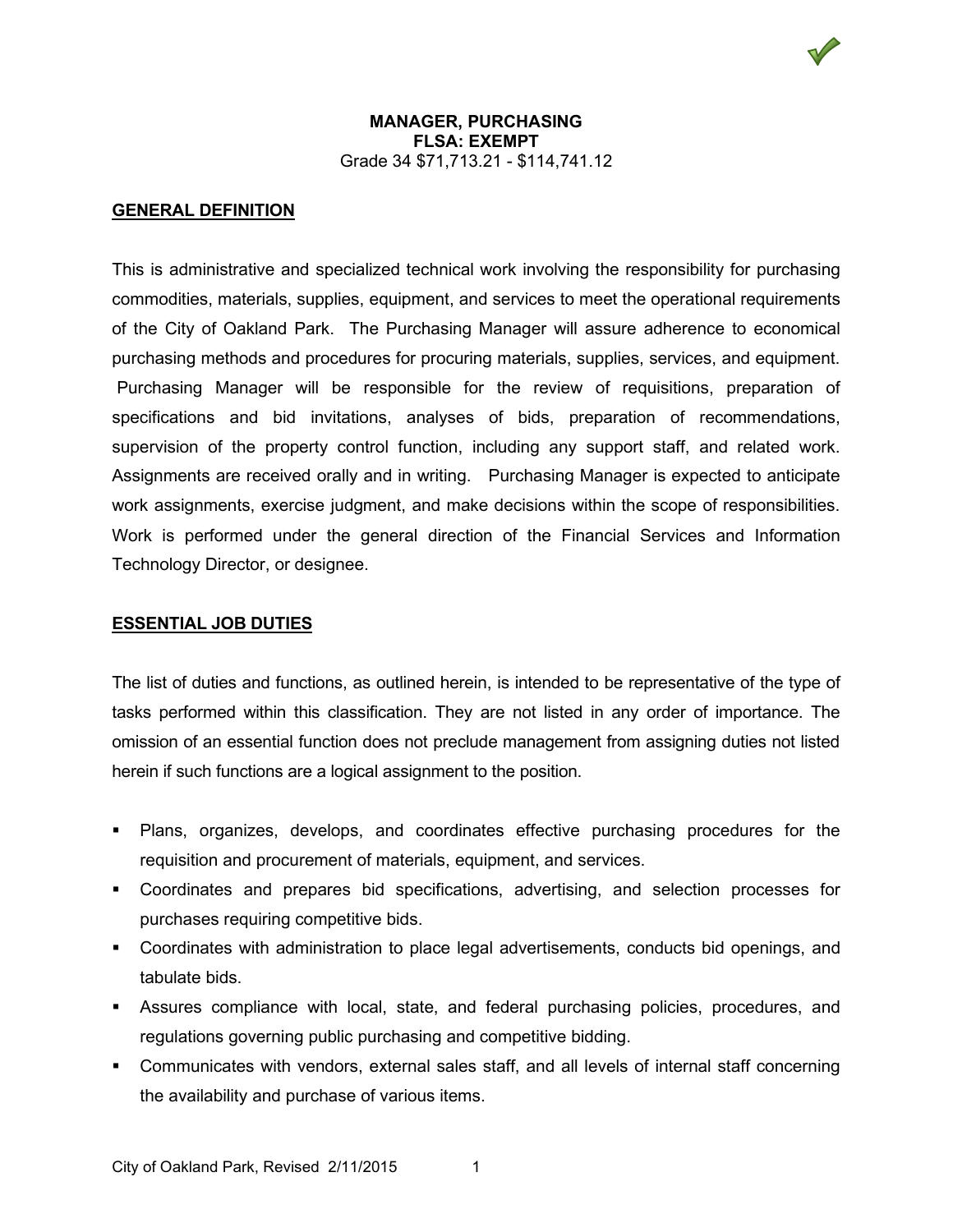- Reviews requisitions up to authorized purchase limits and makes decisions regarding optimum systems for procurement.
- Prepares and issues purchase orders; ensures the receipt of all goods, materials, services, and equipment in accordance with specifications and contract provisions.
- Develops and maintains purchasing manuals; establishes and maintains records and controls relating to City purchasing activities.
- Develops and manages the establishment and maintenance of a comprehensive vendor resource and records system for all City purchasing activities.
- Consults with and advises municipal departments of their purchasing needs.
- Conducts special surveys or studies and prepares reports on findings.
- Interviews sales representatives and visits sales establishments to evaluate merchandise for quality and grade.
- Meets with vendors and/ or visits point-of-sale as required.
- Disposes of surplus, obsolete, and salvage items pursuant to applicable laws.
- Develops and coordinates effective property control procedures including maintenance of records and controls.
- Administers and manages the City's procurement card program.
- Reviews requisitions to insure correctness, maintains capital expense schedule; assures that funds are budgeted for requisitioned material; approves purchase orders; places purchase orders for emergency requirements with local vendors.
- Supervises, assigns, and reviews daily activities of Purchasing Specialist.
- Supervises support staff pertaining to purchasing and property control functions.
- Discusses defective or unacceptable goods or services with inspection or quality control personnel, users, vendors, and others to identify source of trouble and take corrective actions.
- Expedites delivery of goods to users; implements and maintains a tagging system to improve the accuracy and reliability of future inventories.
- Prepares and administers inter-local cooperative purchasing agreements with other agencies.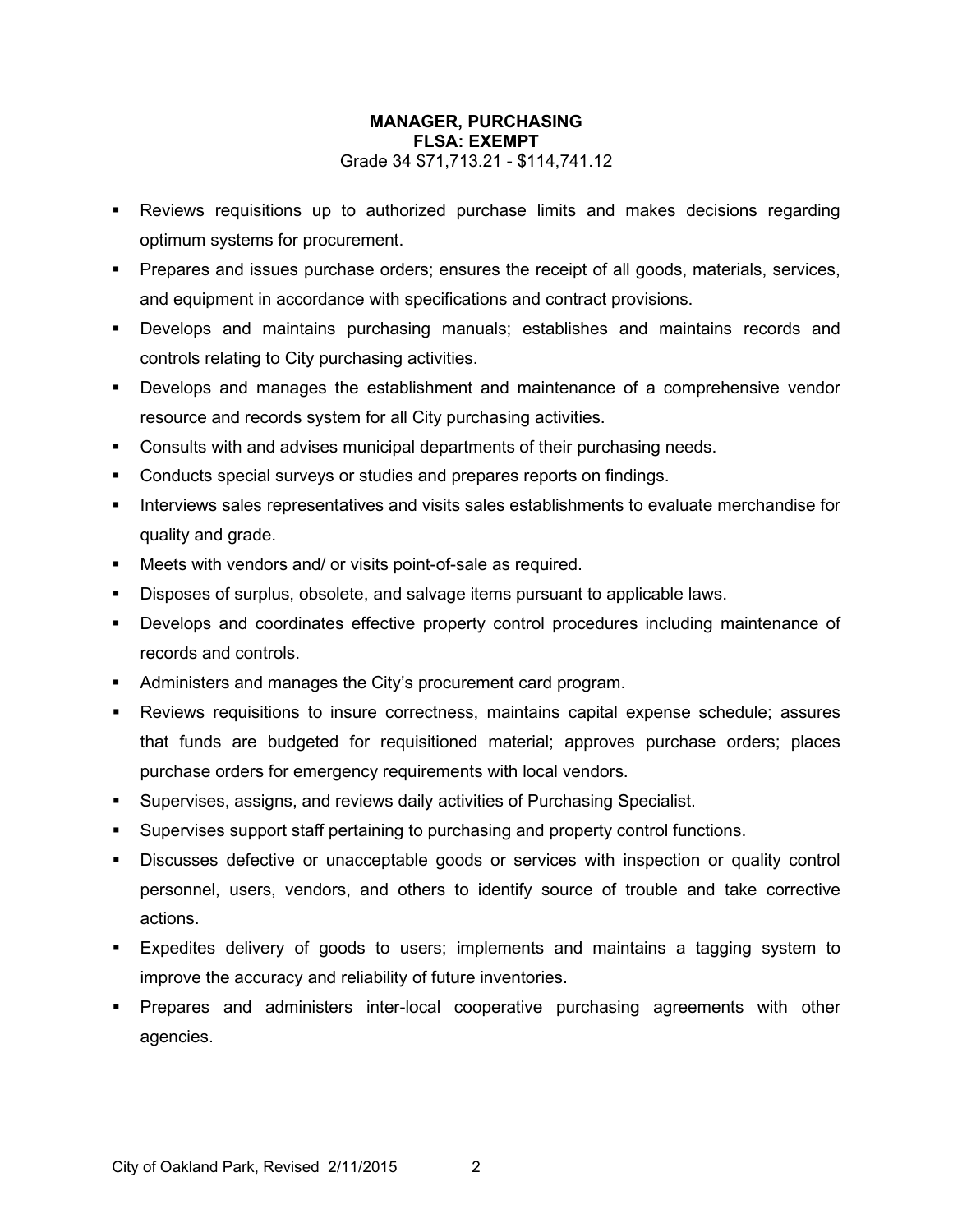# **KNOWLEDGE, SKILLS & ABILITIES**

- Considerable knowledge of governmental purchasing principles, methods, and procedures, including the laws and statutory requirements governing competitive bidding processes for purchases.
- Considerable knowledge of the formal and informal bid process.
- Ability to analyze bids, manage the competitive bid process, and the City's compliance with regulatory standards governing the work.
- Substantial knowledge of principles and practices of municipal administration.
- Substantial knowledge of office practices and procedures; ability to operate office equipment, computers, and office software.
- Ability to analyze the purchasing needs of municipal departments and to develop a purchasing program to provide effective service.
- Ability to establish and maintain working relationships with department heads, employees, vendors, salesmen, and the general public.
- Ability to express ideas and communicate clearly, both verbally and in writing.
- Ability to research and develop product and equipment specifications in accordance with standard industry practices.
- Knowledge of principles, techniques, and industry standards as applied to municipal property control and management.

# **MINIMUM ACCEPTABLE EDUCATION, TRAINING & EXPERIENCE**

Bachelor's degree in Public Administration, Business Administration, Business Management or related field, and three (3) years purchasing experience in a moderate to large-scale institution, with experience in developing specifications for complex equipment acquisitions.

OR

Associate degree in Public Administration, Business Administration, Business Management, or related field and five (5) years' experience.

OR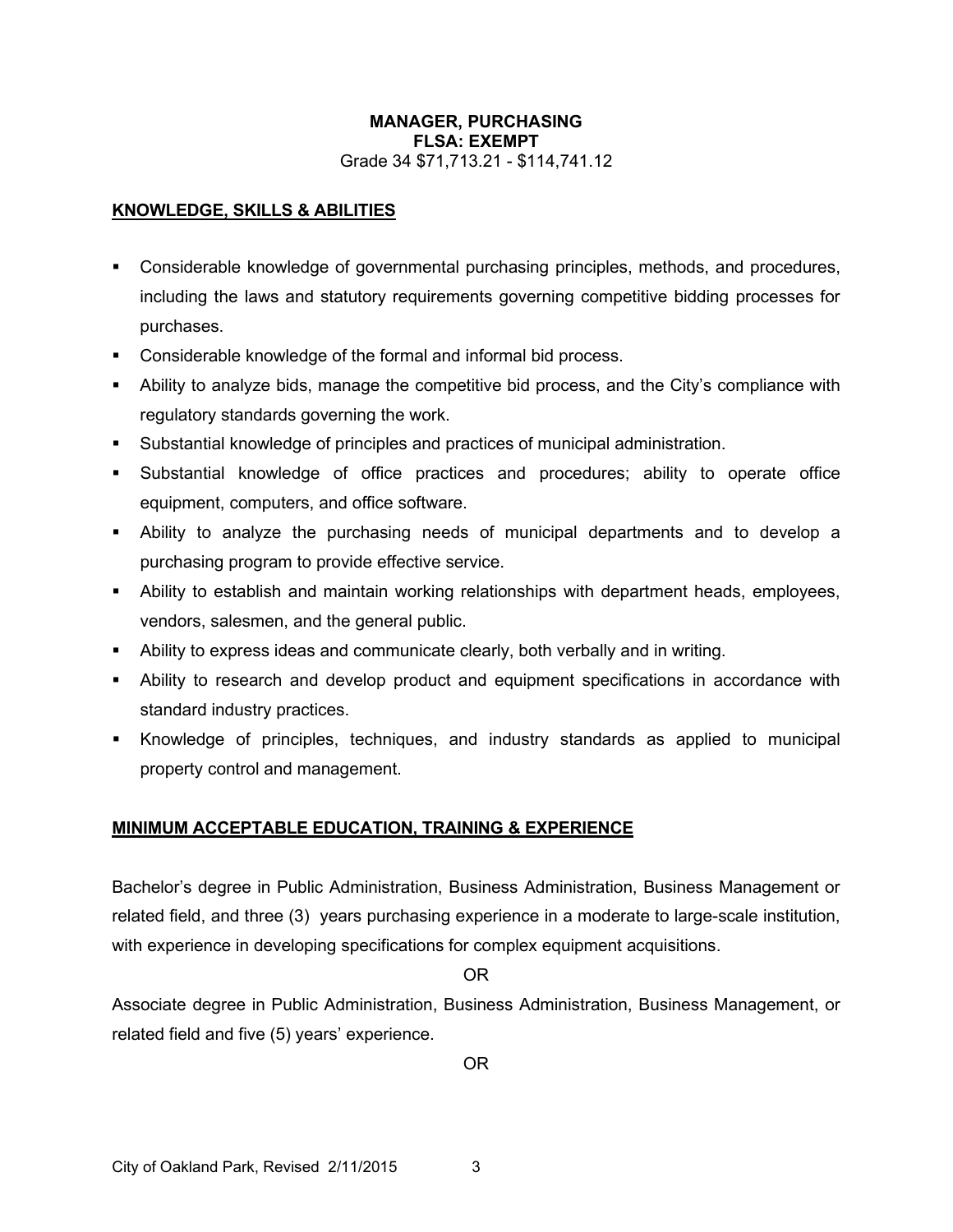High School Diploma/GED with (10) years of relevant purchasing experience in a municipal services environment.

# **PREFERRED EXPERIENCE**

- Certified Purchasing Manager (CPM), Certified Public Purchasing Officer (CPPO), or Certified Public Purchasing Buyer (CPPB) preferred.
- 5 years' purchasing experience

# **PHYSICAL REQUIREMENTS**

The City of Oakland Park is an Equal Opportunity Employer. In compliance with the Americas with Disabilities Act (42 U.S.C. 12101 et. Seq.), the City of Oakland Park will provide reasonable accommodations to qualified individuals with disabilities and encourages both prospective and current employees to discuss potential accommodations with the employer. The physical demands described here are respective of those that must be met by an employee to successfully perform the essential functions of this job.

Tasks involve the ability to exert light physical effort in sedentary to ling work, but which may involve some lifting, carrying, pushing and/or pulling of objects and materials of lightweight (5 pounds). Tasks may involve extended periods of time at a keyboard or workstation. Work is performed in usual office conditions with rare exposure to disagreeable environmental factors. Some tasks require visual abilities. Some tasks require oral communication ability.

I consider the same of the interest of the interest of the interest of the interest of the job classification.

PRINT NAME